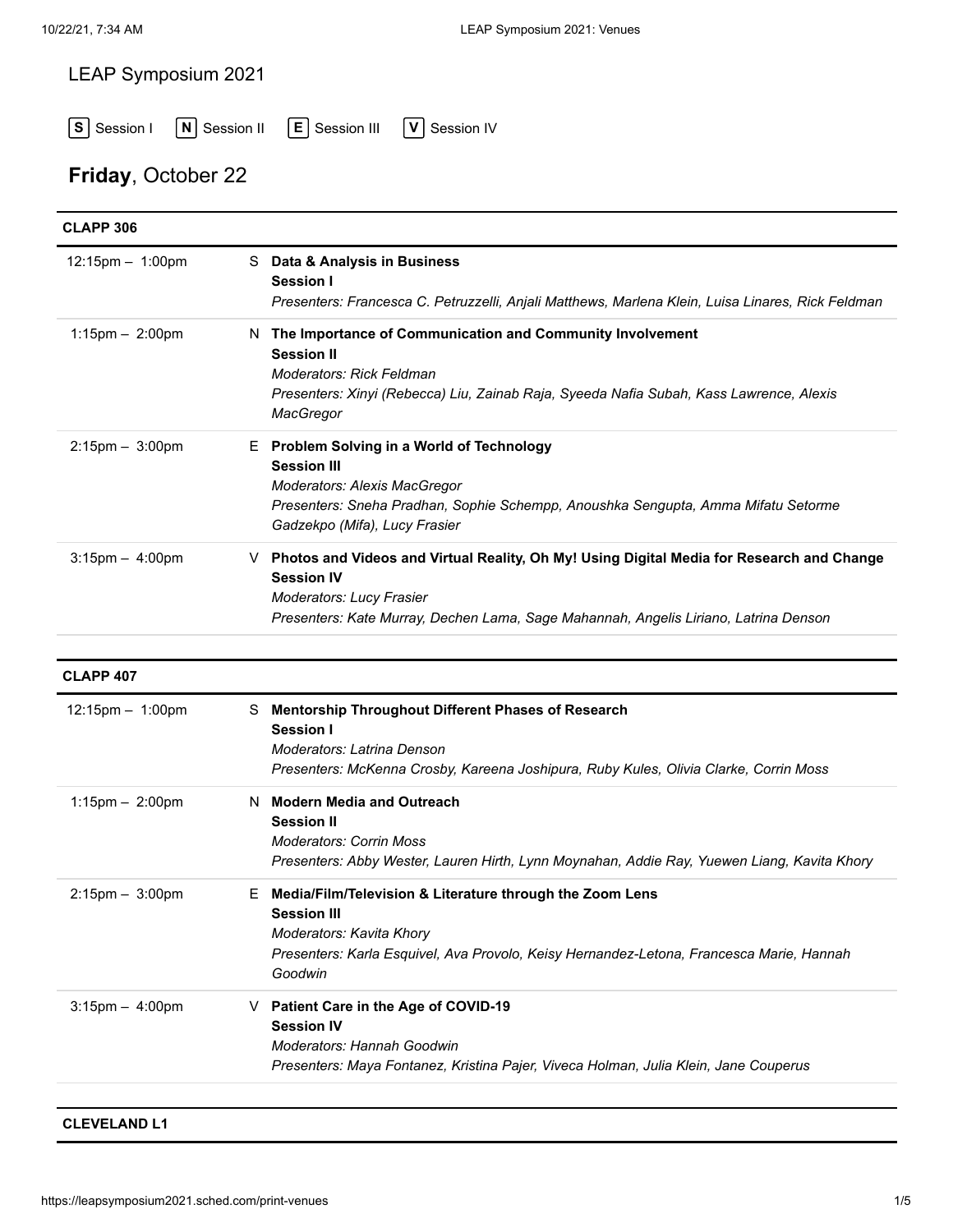| $12:15 \text{pm} - 1:00 \text{pm}$ | Managing Equitable Access and Education During the COVID-19 Pandemic<br>S.<br>Session I<br>Moderators: Jane Couperus<br>Presenters: Laraine Dong, Alex Moreno, Adrianne Wu, Janiqua Davis, Sarah Oelker                                                    |
|------------------------------------|------------------------------------------------------------------------------------------------------------------------------------------------------------------------------------------------------------------------------------------------------------|
| $1:15$ pm $-2:00$ pm               | N Research and Communications in Sustainable Development<br><b>Session II</b><br><b>Moderators: Sarah Oelker</b><br>Presenters: Maya Ron, Hannah Berry, Cydney Hambrick, Dani Crespo, Naomi Darling                                                        |
| $2:15$ pm $-3:00$ pm               | <b>Collaboration between Technology and Business</b><br>Е.<br><b>Session III</b><br>Moderators: Naomi Darling<br>Presenters: Shennaz lefa Jemal, Khanh Nham, Dolkar Gurung, Zineb Takafi, Hanyi Wang, Lidia<br>Mrad                                        |
| $3:15$ pm $-4:00$ pm               | Pay Attention to the Intern Behind the Curtain: Arts-based Research & Communications<br>v<br><b>Session IV</b><br>Moderators: Lidia Mrad<br>Presenters: Gaby Rodriguez, Mira Zelkowitz, Mara Kleinberg, Sophie Soloway, Declan Langton,<br>Elizabeth Young |

### **[CLEVELAND L3](https://leapsymposium2021.sched.com/venue/Cleveland+L3)** 12:15pm – 1:00pm S **[Museums and Research Through Time and Space](https://leapsymposium2021.sched.com/event/5fd456d729ba5d3f281a2cc2602a8976) Session I** *Moderators: Elizabeth Young Presenters: Mamou Samaké, Sofie Frauenhofer, Kaitlin Hapgood, Lauren Whitley-Haney, Hui Shen, Christine Andrews* 1:15pm – 2:00pm N **[Diverse Learning in Education: From Creation to Classroom](https://leapsymposium2021.sched.com/event/ac8fa217b64258d92a85e303c6643976) Session II** *Moderators: Christine Andrews Presenters: Monica Lamberti, Molly Sullivan, Lena Williamson-Diaz, Cayley DeLancey, Jen Matos* 2:15pm – 3:00pm E **[Conservation, Community, and Connection](https://leapsymposium2021.sched.com/event/724ad4e0a65aaefe88e1db0a3e47a2c0) Session III** *Moderators: Jen Matos Presenters: Beck Apicello, Maya Nightsky Rosensweet, Lilly Saitz, Evelyn Foster, Haley Shaw, Renae Brodie* 3:15pm – 4:00pm V **[Creative Research for Social Change](https://leapsymposium2021.sched.com/event/95945fafa53946f022d43f370341c637) Session IV** *Moderators: Renae Brodie Presenters: Sari Morikawa, Sophia Dunn-Fox, Joan Kang, Tasha Elizarde, Ayca Zayim*

| <b>HYBRID-KENDADE 107</b> |                                                                                                        |
|---------------------------|--------------------------------------------------------------------------------------------------------|
| $2:15$ pm $-3:00$ pm      | E Enterprising People's Lives Using Data Analysis and Human Interaction (Hybrid)<br><b>Session III</b> |
|                           | Moderators: Ayca Zayim                                                                                 |
|                           | Presenters: Yufei Wu, Leah McLeod, Esha Sridhar, Zainab Mainuddin, Rick Feldman                        |
|                           |                                                                                                        |

#### **[KENDADE 107](https://leapsymposium2021.sched.com/venue/Kendade+107)**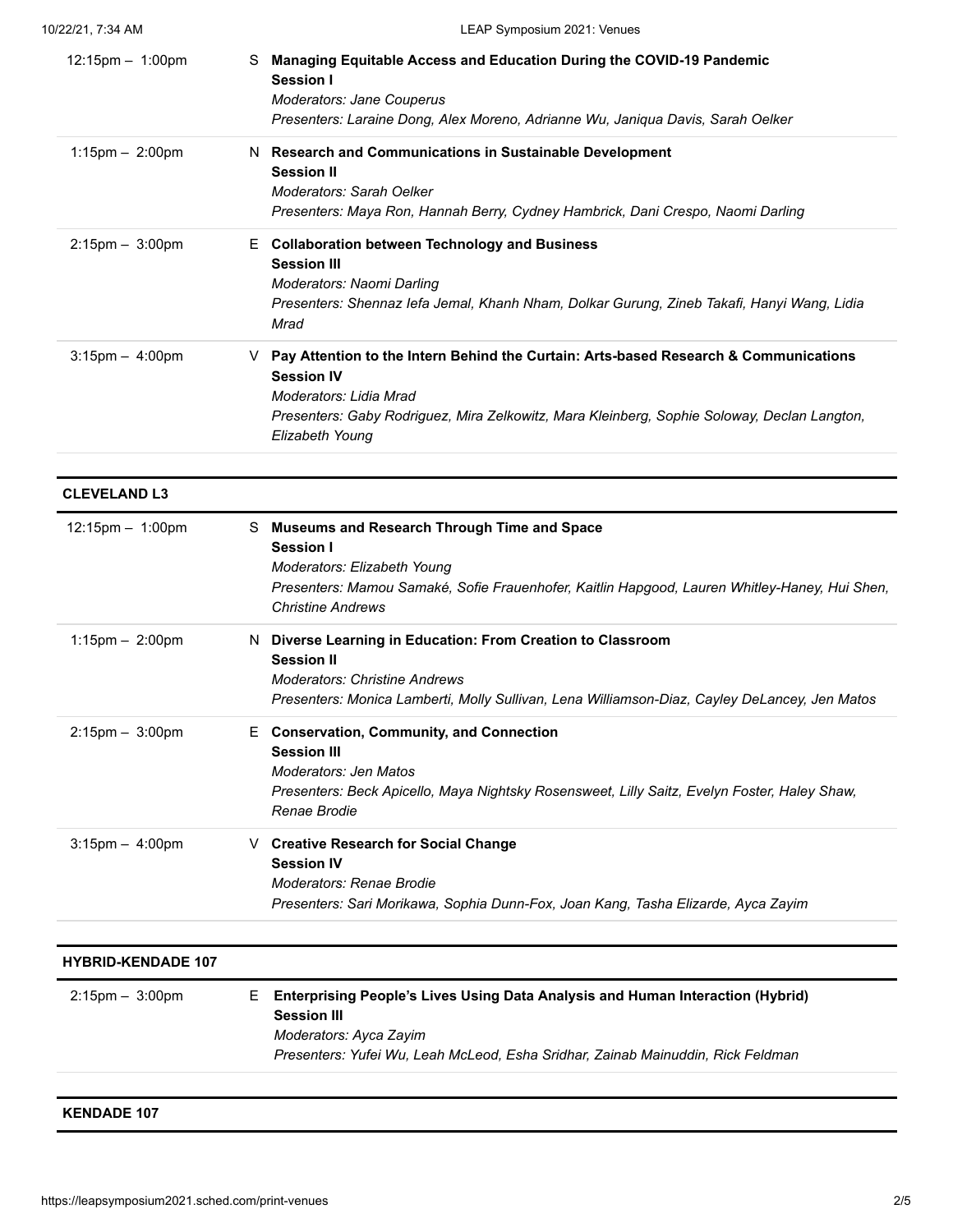### 12:15pm – 1:00pm S **[From Data to Design: iteration, improvement, and innovation](https://leapsymposium2021.sched.com/event/a94f63437f1bd3c36a2e96ba81ac4761) Session I** *Moderators: Rick Feldman Presenters: Kexin Song, Sophia Hoenig, Zainab Umar, Sophia Smith, Shani Mensing*

# **[KENDADE 203](https://leapsymposium2021.sched.com/venue/Kendade+203)** 12:15pm – 1:00pm S **[Legal Perspectives: Research, Litigation, Advocacy, and Art](https://leapsymposium2021.sched.com/event/2d37ba82503373cfeee3b51565a07ad6) Session I** *Moderators: Shani Mensing Presenters: Praks Nikam, Amelia Luo, Kathryn Murphy, Whitney Stephenson, Adam Hilton* 1:15pm – 2:00pm N **[Navigating Digital Terrain: Disrupting Policy Narratives For a Public Audience](https://leapsymposium2021.sched.com/event/ee668704beda5514522017e4f188c690) Session II** *Moderators: Adam Hilton Presenters: Leen Rhazi, Kristina Honour, Avery Martin, Audrey Shannon, Bryan Nakayama* 2:15pm – 3:00pm E **[Education Across the World](https://leapsymposium2021.sched.com/event/a4bdda3db73ad233b8e7b680c97712c8) Session III** *Moderators: Bryan Nakayama Presenters: Regina Xi, Jocelyn Zhou, Shakyra Lewis, Len Yeomans* 3:15pm – 4:00pm V **[Sustainability Through the Lens of Data Analysis](https://leapsymposium2021.sched.com/event/f603ee4e1102916a0f91cf16137b7f99) Session IV** *Presenters: Deepika Prabhakar, Shannon Bennett, Gabriela Lahera, Luce Brandt, Kate Ballantine*

# **[KENDADE 303](https://leapsymposium2021.sched.com/venue/Kendade+303)** 12:15pm – 1:00pm S **[Experiences in Biological Research: Lessons and Challenges of a Summer in Life Science](https://leapsymposium2021.sched.com/event/5f1f95abf30a6a2b5504f61806317ef2) Session I** *Moderators: Kate Ballantine Presenters: Kessh Bhasiin, Anna Silverstein, Sommer Huntress, Ken Colodner* 1:15pm – 2:00pm N **[Exploring Pathways in Law and Advocacy](https://leapsymposium2021.sched.com/event/7c5afc37eb83ba108330e2195ee8f5d8) Session II** *Moderators: Ken Colodner Presenters: Nana Yaa Kingsley- Nyinah, Stav Keshet, Nora Carrier, Anna Chait, Joshua Roth* 2:15pm – 3:00pm E **[Community Empowerment Through Technology](https://leapsymposium2021.sched.com/event/b61645ca74d5e96c50f5628dd2953365) Session III** *Moderators: Joshua Roth Presenters: Maddy McAlexander, Ahlaam Abbasi, Skylar Hou, Soma Hannon, Lindsey Freer* 3:15pm – 4:00pm V **[Leveraging your Connections](https://leapsymposium2021.sched.com/event/0b45dee75b144bdcb3d26825e12fd425) Session IV** *Moderators: Lindsey Freer Presenters: Libby Spy, Kiley Dugan, Kimberly Rojas Martinez, Urvi Suwal, Craig Woodard*

#### **[KENDADE 305](https://leapsymposium2021.sched.com/venue/Kendade+305)**

| $12:15$ pm $-1:00$ pm | S The Importance of Analysis and Research in a Multitude of Fields<br><b>Session I</b>                      |
|-----------------------|-------------------------------------------------------------------------------------------------------------|
|                       | Moderators: Craig Woodard<br>Presenters: Jingjing Huang, Shreya Nair, Angela Kung, Liv Pitcher, Kelly Woods |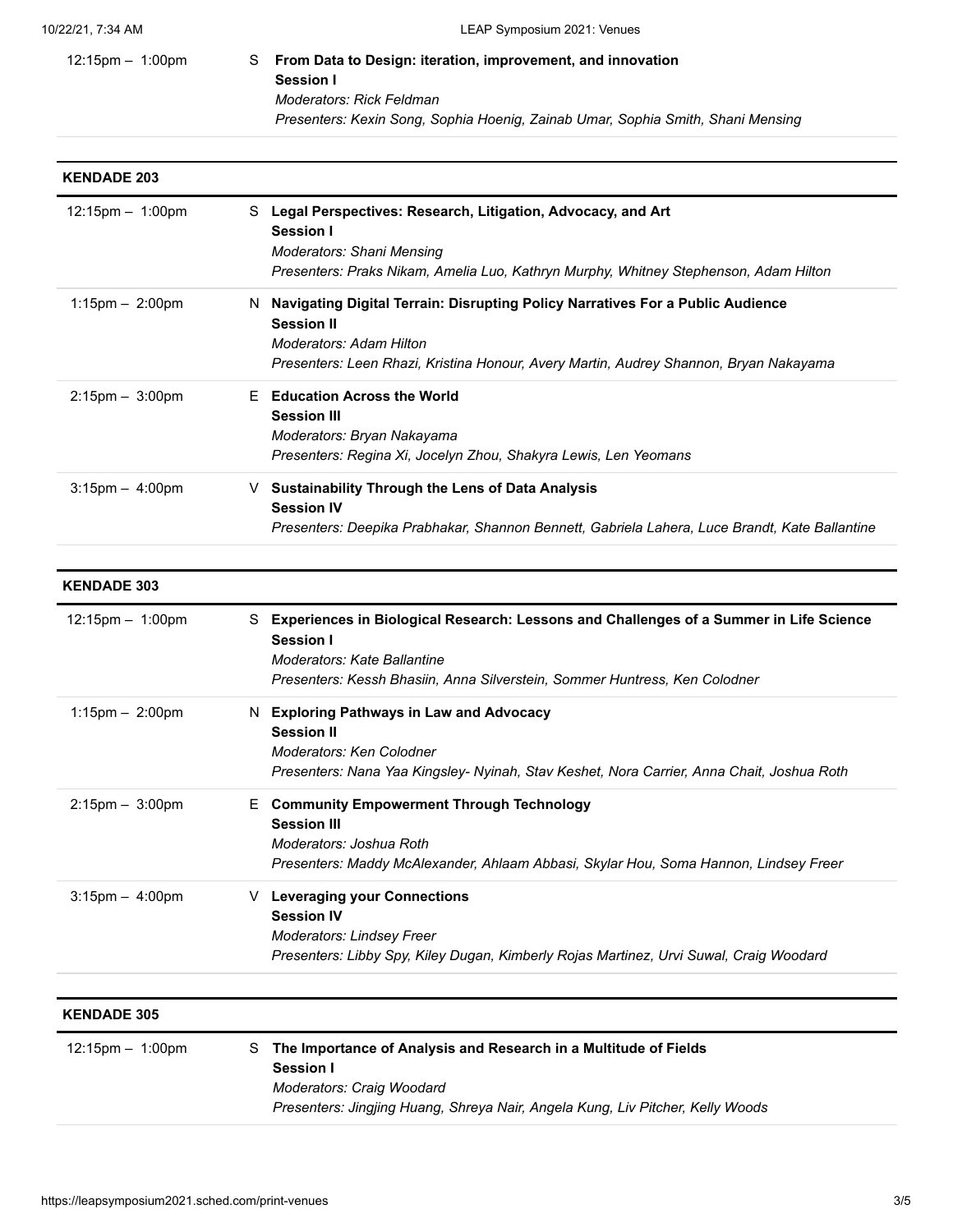| $1:15$ pm $-2:00$ pm | <b>Flexibility in Fostering Connection and Community: Education Throughout COVID-19</b><br>N.<br><b>Session II</b><br><b>Moderators: Kelly Woods</b><br>Presenters: Nora Zhang, Sydney Nash, Hanan Khan, Thien-An Dang Nguyen, Kelley O'Carroll |
|----------------------|-------------------------------------------------------------------------------------------------------------------------------------------------------------------------------------------------------------------------------------------------|
| $2:15$ pm $-3:00$ pm | The Different Bricks to Building a Business<br>E.<br><b>Session III</b><br>Moderators: Kelley O'Carroll<br>Presenters: Amman Syed, Yehee Lee, Sarah Bishop, Tijana Zivanovic, Lucas Wilson                                                      |
| $3:15$ pm $-$ 4:00pm | <b>Research and Modern Day Consensus Building</b><br>v<br><b>Session IV</b><br>Moderators: Lucas Wilson<br>Presenters: Ananya Singh, Isabelle Tomlow, Amanda Kearney, Sara Pradhan, Jenny Watermill                                             |

| <b>VIRTUAL</b>         |                                                                                                                                                                                                                                                      |
|------------------------|------------------------------------------------------------------------------------------------------------------------------------------------------------------------------------------------------------------------------------------------------|
| $12:15$ pm $- 1:00$ pm | S Complex Climates: Issues within Our Social and Environmental Spheres (Zoom only)<br>Session I<br>Moderators: Jenny Watermill<br>Presenters: Gemma Pennucci, Elsa Kieffer, Elle Provolo, Emma Snowden, Lucy Frasier                                 |
| 12:15pm - 1:00pm       | S Community Building and Analysis (Zoom only)<br>Session I<br><b>Moderators: Lucy Frasier</b><br>Presenters: Finley Severin, Paula Mascuch, Teejae Reyes, Alexandra Brown                                                                            |
| 12:15pm - 1:00pm       | S Preserving and Rediscovering the Past (Zoom only)<br>Session I<br>Presenters: Natalie O'Neil, Emma Chen, Emily Jones, Molly Harper, Paul Staiti                                                                                                    |
| 12:15pm - 1:00pm       | S EXCEL-ing in the workplace (Zoom only)<br>Session I<br><b>Moderators: Paul Staiti</b><br>Presenters: Sammi Craig, Imaane Patel, Nadia Crockett-Current, Em Wolman, Chris Mitchell                                                                  |
| 12:15pm - 1:00pm       | S Human Rights, Advocacy and Research (Zoom only)<br>Session I<br><b>Moderators: Chris Mitchell</b><br>Presenters: Maitreyi Subedi, Hinako Yamaguchi, Michelle Dang, Nikki Ovaisi, Andy Reiter                                                       |
| $1:15$ pm $- 2:00$ pm  | N Advocacy, Political Research, and Effective Policy (Zoom only)<br><b>Session II</b><br><b>Moderators: Andy Reiter</b><br>Presenters: Venesia Delancy, Ella White, Cristina Cavaleri, Hanalei Steinhart, Adam Hilton                                |
| $1:15$ pm $-2:00$ pm   | N Seeking Social Justice: A Mental Health Perspective (Zoom only)<br><b>Session II</b><br><b>Moderators: Adam Hilton</b><br>Presenters: Mihiliya Kalahe Arachchige, Allia Jahanbin, Michaela Flanders, Maryam Ware, Mihiliya<br>Kalahe, Rick Feldman |
| $1:15$ pm $- 2:00$ pm  | N Contributions to the Field: Working with Faculty Mentors (Zoom only)<br><b>Session II</b><br><b>Moderators: Rick Feldman</b><br>Presenters: Sohini Bhatia, Sabryna Coppola, Adrienne Corr, Alisa Lopez, Michael Robinson                           |